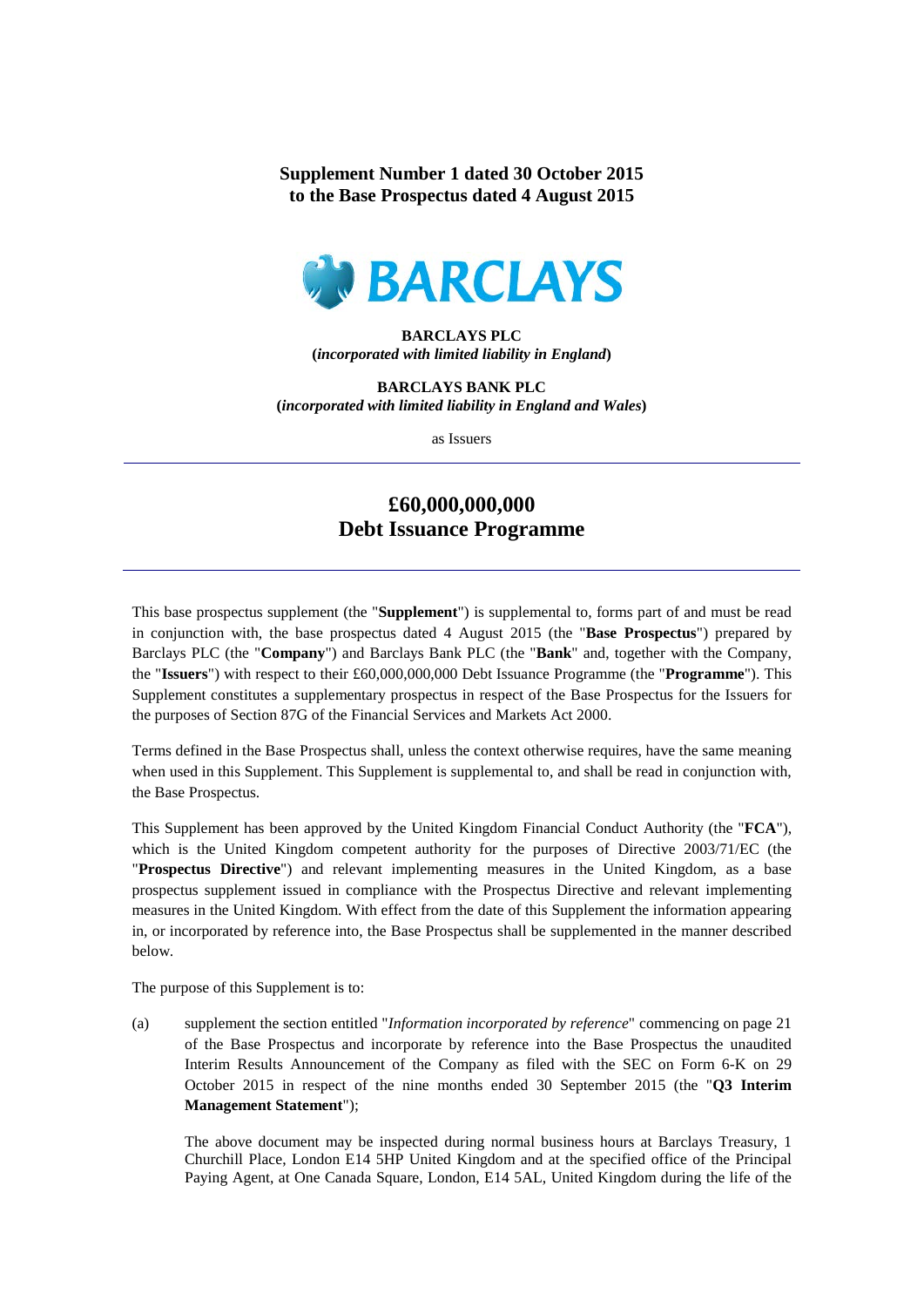Notes issued pursuant to the Base Prospectus. The above document has also been filed with the SEC and is available in electronic form on the SEC's website at [http://www.sec.gov/cgi](http://www.sec.gov/cgi-bin/browse-edgar?company=barclays+plc&owner=exclude&action=getcompany)[bin/browse-edgar?company=barclays+plc&owner=exclude&action=getcompany.](http://www.sec.gov/cgi-bin/browse-edgar?company=barclays+plc&owner=exclude&action=getcompany)

(b) supplement the sub-section entitled "*Directors*" under the section entitled "*The Issuers and the Group*" commencing on page 78 of the Base Prospectus with the following updated information:

On 28 October 2015, the Company and the Bank announced the appointment of James E. Staley as Chief Executive Officer of the Company and the Bank. Mr Staley will take up his role, and join the Boards of the Company and the Bank as a Director, with effect from 1 December 2015. Mr McFarlane's function will revert to Chairman as at 30 November 2015. Crawford Gillies joined SSE plc as Senior Independent Director in June 2015. Dambisa Moyo joined Seagate Technology as Non-Executive Director in October 2015. Sir Michael Rake was appointed Chairman of Worldpay Group PLC in July 2015.

- (c) replace the sub-section entitled "*Legal Proceedings*" under the section entitled "*General Information*" commencing on page 107 of the Base Prospectus with the following information relating to legal proceedings:
	- (i) Legal Proceedings

Save as disclosed under "*The Issuers and the Group – Legal Proceedings"* on page 78 of the Base Prospectus and under "*Group Performance Review – Other Matters*" on page 6 of the Q3 Interim Management Statement, there are no governmental, legal or arbitration proceedings (including any such proceedings which are pending or threatened of which the Issuers are aware), which may have or have had during the 12 months preceding the date of this Base Prospectus, a significant effect on the financial position or profitability of the Company, the Bank, the Group and/or, as the case may be, the Bank Group.

(d) state in the sub-section entitled "*significant/Material Change*" under the section entitled "*General Information*" commencing on page 107 of the Base Prospectus that there has been no significant change in the financial or trading position of the Company, the Group, the Bank or, as the case may be, the Bank Group since 30 September 2015.

## **IMPORTANT NOTICES**

Each of the Issuers accepts responsibility for the information contained in this Supplement and declares that, having taken all reasonable care to ensure that such is the case, the information contained in this Supplement is, to the best of its knowledge, in accordance with the facts and contains no omission likely to affect its import.

To the extent that there is any inconsistency between (a) any statement in this Supplement or any statement incorporated by reference into the Base Prospectus by this Supplement and (b) any other statement in, or incorporated by reference into, the Base Prospectus, the statements in (a) above will prevail.

Save as disclosed in this Supplement, no significant new factor, material mistake or inaccuracy relating to the information included in the Base Prospectus which is capable of affecting the assessment of the Notes issued under the Programme has arisen or been noted, as the case may be, since the publication of the Base Prospectus.

Any information contained in the documents specified above which is not incorporated by reference in the Base Prospectus is either not relevant for prospective investors for the purposes of Article 5(1) of the Prospectus Directive or is covered elsewhere in the Base Prospectus.

If documents which are incorporated by reference into this Supplement themselves incorporate any information or other documents therein, either expressly or implicitly, such information or other